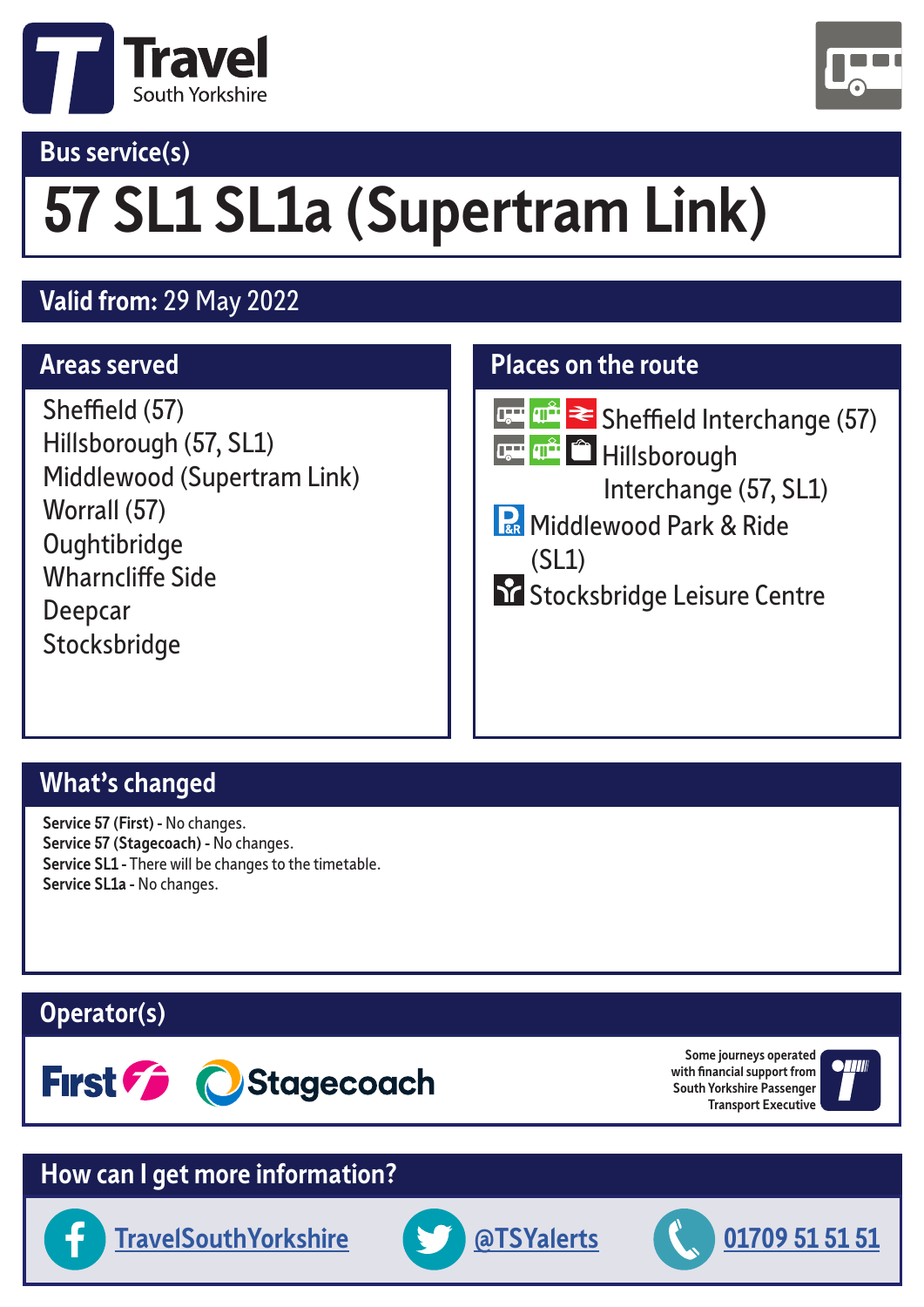

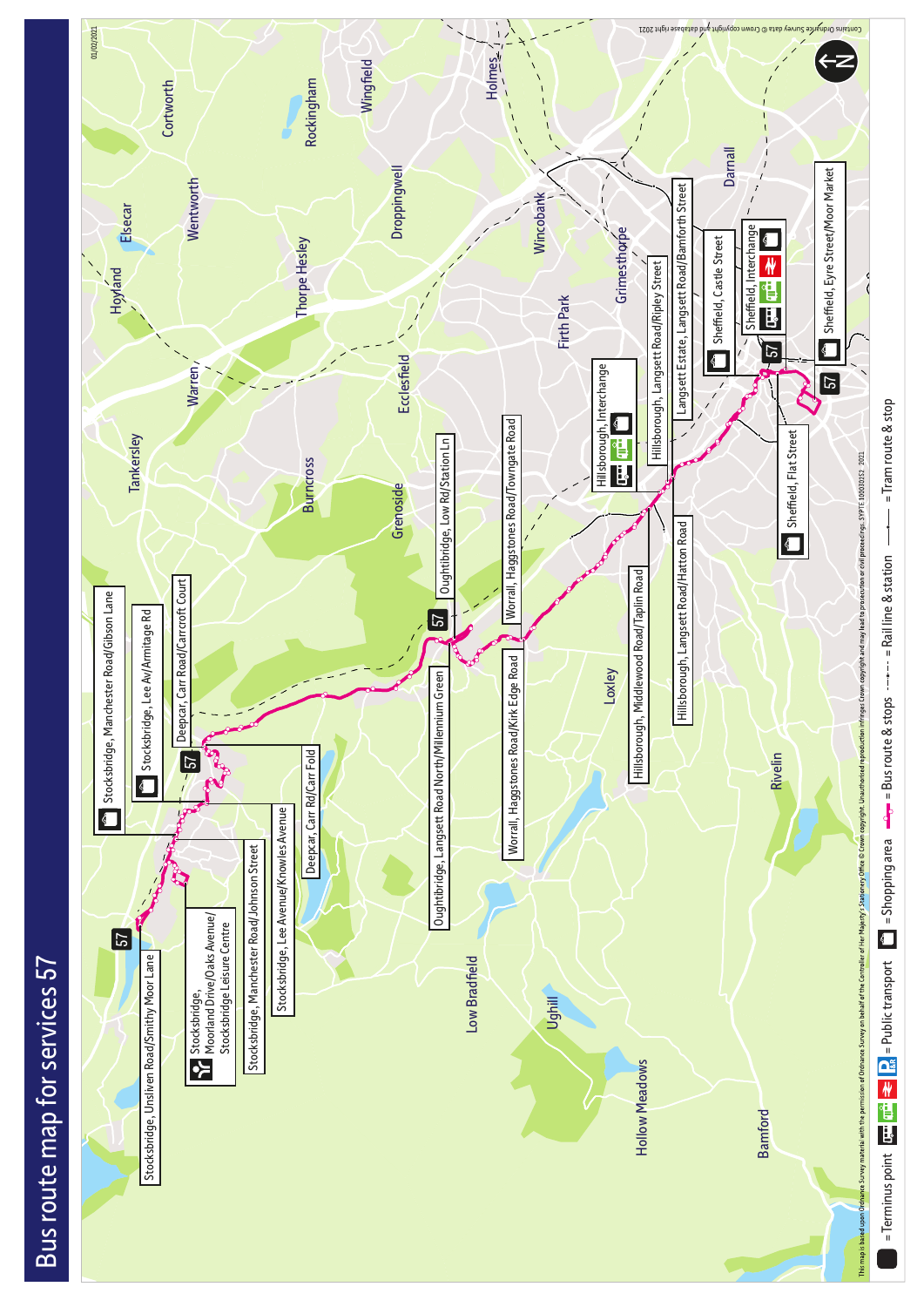#### Stopping points for service 57

**Sheffield, Interchange**  Flat Street **Angel Street West Bar Angle Street Shalesmoor <b>A** Moorfields **Constraints And Aupli Engine Intervery Proad Auplication Langsett Road Constraints And Auglier Road Auglier Proad and Auglier Proad and Auglier Proad and Auglier Proad and Auglier Proad and Auglier Proad and Au Langsett Estate ▶ Hillsborough ▶ Middlewood Road ▶ Dykes Hall Road ▶ Hallowmoor ▶ Wisewood ▶ Wadsley ▶ Worrall Road ▶ Worrall ▶ Haggstones Road ▶ Oughtibridge ▶ Church Street ▶** Langsett Road North ▶ Wharncliffe Side ▶ Main Road ▶ Manchester Road ▶ Deepcar ▶ Carr Road ▶ Hillcrest Road  $\triangleright$  Helliwell Lane  $\triangleright$  St Margaret Avenue  $\triangleright$  Wood Royd Road  $\triangleright$  Armitage Road  $\triangleright$ Lee Avenue ▶ Nanny Hill ▶ Manchester Road ▶ Park Drive Way ▶ Park Drive ▶ Sitwell Avenue ▶ Moorland Drive  $\blacktriangleright$  Oaks Avenue  $\blacktriangleright$  Ridal Avenue  $\blacktriangleright$  Park Drive  $\blacktriangleright$  Park Drive Way  $\blacktriangleright$  Manchester Road  $\blacktriangleright$ **Stocksbridge, Unsliven Road** 

**Stocksbridge, Unsliven Road**  $\triangleright$  Manchester Road  $\triangleright$  Park Drive  $\triangleright$  Park Drive  $\triangleright$  Sitwell Avenue  $\triangleright$ Moorland Drive  $\blacktriangleright$  Oaks Avenue  $\blacktriangleright$  Ridal Avenue  $\blacktriangleright$  Park Drive  $\blacktriangleright$  Park Drive Way  $\blacktriangleright$  Manchester Road  $\blacktriangleright$ Nanny Hill ▶ Lee Avenue ▶ Deepcar ▶ Armitage Road ▶ Wood Royd Road ▶ St Margaret Avenue ▶ Helliwell Lane **Mate It Hillcrest Road • Carr Road • Manchester Road • Wharncliffe Side • Main Road •** Langsett Road North **Dughtibridge E** Low Road **Example 2 South Exercise Church Street E** Haggstones Road **• Worrall • Worrall Road • Wadsley • Wisewood** • Dykes Hall Road • Hallowmoor • Hillsborough **>** Middlewood Road > Hillsborough Interchange > Langsett Estate > Langsett Road > **Langsett Road > Upperthorpe > Infirmary Road > Shalesmoor > Gibraltar Street > West Bar >** Castle Street  $\triangleright$  Flat Street  $\triangleright$  **Sheffield, Interchange** 

#### **57 Monday to Friday**

#### **Sheffield Centre Stocksbridge**

| Operated by:                                                                                                      |                                    |  |                |  |  |                                                                  |  |
|-------------------------------------------------------------------------------------------------------------------|------------------------------------|--|----------------|--|--|------------------------------------------------------------------|--|
| Sheffield, Interchange                                                                                            | 0450 0550 0650                     |  |                |  |  |                                                                  |  |
| Sheffield, Eyre St/Moor Mkt                                                                                       |                                    |  |                |  |  | 0709 0814 0916 1016 1116 1216 1316 1416 1518 1624                |  |
| Sheffield, Flat St                                                                                                |                                    |  |                |  |  | 0713 0818 0920 1020 1120 1220 1320 1420 1522 1629                |  |
| Hillsborough, Middlewood Rd/Taplin Rd                                                                             | 0500 0600 0700                     |  |                |  |  |                                                                  |  |
| Hillsborough, Langsett Rd/Hatton Rd                                                                               |                                    |  |                |  |  | 0724 0831 0933 1033 1133 1233 1333 1433 1534 1642                |  |
| Worrall, Haggstones Rd/Kirk Edge Rd                                                                               |                                    |  |                |  |  | 0509 0609 0709 0736 0844 0945 1045 1145 1245 1345 1445 1548 1655 |  |
| Oughtibridge, Langsett Rd North/Millennium Green 0514 0614 0714 0741 0850 0950 1050 1150 1250 1350 1450 1554 1701 |                                    |  |                |  |  |                                                                  |  |
| Oughtibridge, Low Rd/Station Ln                                                                                   |                                    |  |                |  |  |                                                                  |  |
| Deepcar, Carr Rd/Carr Fold                                                                                        |                                    |  |                |  |  | 0522 0622 0722 0749 0858 0958 1058 1158 1258 1358 1458 1602 1709 |  |
| Stocksbridge, Lee Av/Knowles Av                                                                                   |                                    |  |                |  |  | 0538 0638 0738 0756 0905 1005 1105 1205 1305 1405 1505 1609 1716 |  |
| Stocksbridge, Manchester Rd/Johnson St                                                                            |                                    |  |                |  |  | 0541 0641 0741 0759 0908 1008 1108 1208 1308 1408 1508 1612 1720 |  |
| Stocksbridge, Moorland Dr/Oaks Av                                                                                 |                                    |  |                |  |  | 0545 0645 0745 0803 0912 1012 1112 1212 1312 1412 1512 1616 1725 |  |
| Stocksbridge, Unsliven Rd/Smithy Moor Ln                                                                          |                                    |  |                |  |  | 0548 0648 0748 0808 0917 1017 1117 1217 1317 1417 1517 1621 1730 |  |
|                                                                                                                   |                                    |  |                |  |  |                                                                  |  |
| Operated by:                                                                                                      | SSY SSY SSY SSY FST FST FST        |  |                |  |  |                                                                  |  |
| Sheffield, Interchange                                                                                            |                                    |  | 2115 2215 2315 |  |  |                                                                  |  |
| Sheffield, Eyre St/Moor Mkt                                                                                       | 1734 1829 1919 2019                |  |                |  |  |                                                                  |  |
| Sheffield, Flat St                                                                                                | 1739 1833 1922 2022                |  |                |  |  |                                                                  |  |
| Hillsborough, Middlewood Rd/Taplin Rd                                                                             |                                    |  | 2125 2225 2325 |  |  |                                                                  |  |
| Hillsborough, Langsett Rd/Hatton Rd                                                                               | 1751 1844 1931 2031                |  |                |  |  |                                                                  |  |
| Worrall, Haggstones Rd/Kirk Edge Rd                                                                               | 1803 1855 1940 2040 2134 2234 2334 |  |                |  |  |                                                                  |  |
| Oughtibridge, Langsett Rd North/Millennium Green 1808 1900 1945 2045 2138 2238 2338                               |                                    |  |                |  |  |                                                                  |  |
| Oughtibridge, Low Rd/Station Ln                                                                                   |                                    |  | 2139 2239 2339 |  |  |                                                                  |  |
| Deepcar, Carr Rd/Carr Fold                                                                                        | 1816 1908 1953 2053                |  |                |  |  |                                                                  |  |
| Stocksbridge, Lee Av/Knowles Av                                                                                   | 1823 1914 1959 2059                |  |                |  |  |                                                                  |  |
| Stocksbridge, Manchester Rd/Johnson St                                                                            | 1826 1917 2002 2102                |  |                |  |  |                                                                  |  |
| Stocksbridge, Moorland Dr/Oaks Av<br>Stocksbridge, Unsliven Rd/Smithy Moor Ln                                     | 1830 1921 2006 2106                |  |                |  |  |                                                                  |  |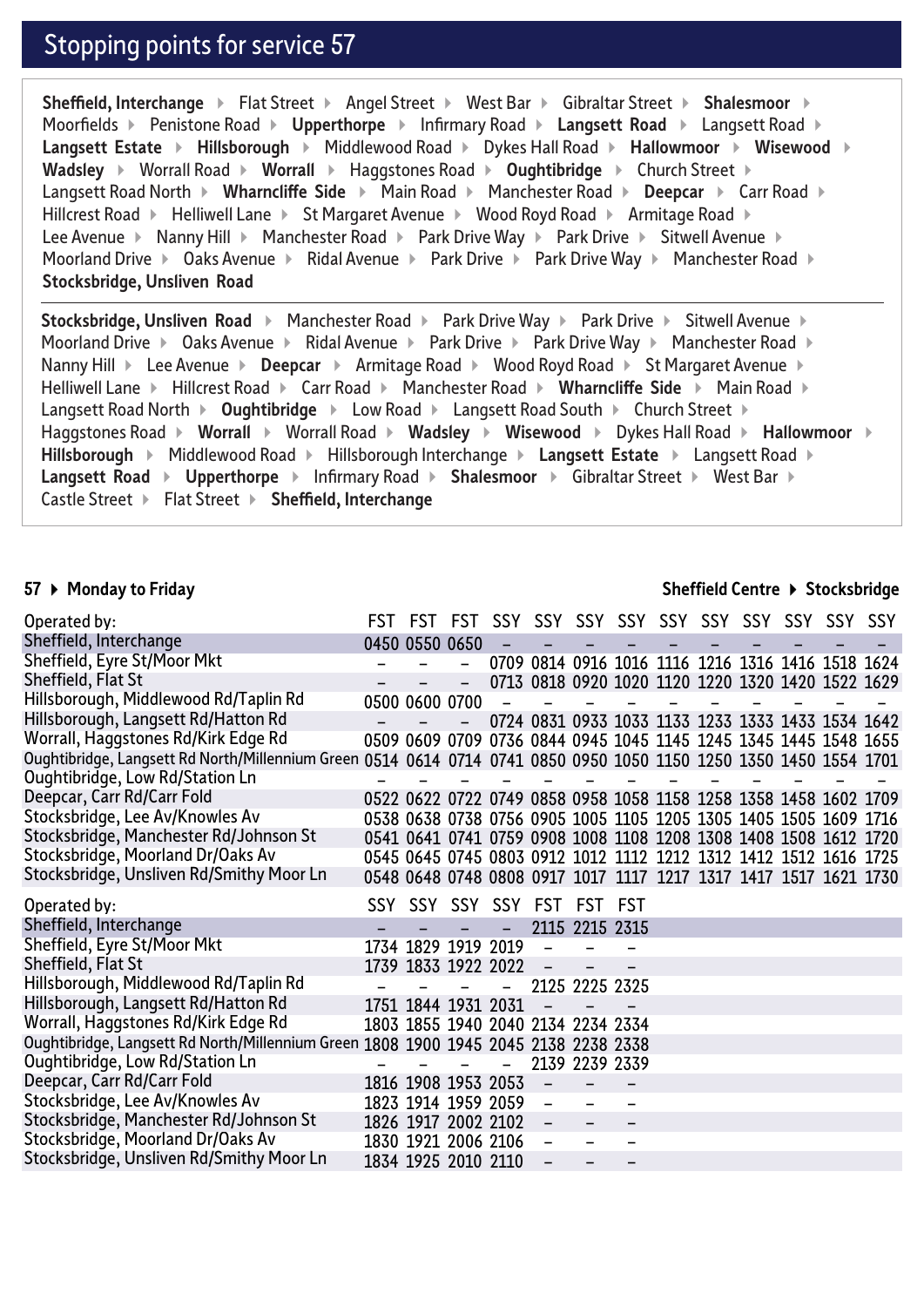#### **57 Monday to Friday**

#### **Stocksbridge Sheffield Centre**

| Operated by:                             |                     |   |                          |                                    |  |  |                                                                  |  |
|------------------------------------------|---------------------|---|--------------------------|------------------------------------|--|--|------------------------------------------------------------------|--|
| Stocksbridge, Unsliven Rd/Smithy Moor Ln |                     |   |                          |                                    |  |  | 0450 0550 0606 0702 0810 0919 1019 1119 1219 1319 1419 1519 1625 |  |
| Stocksbridge, Moorland Dr/Oaks Av        |                     |   |                          |                                    |  |  | 0454 0554 0611 0708 0816 0924 1024 1124 1224 1324 1424 1524 1630 |  |
| Stocksbridge, Manchester Rd/Gibson Ln    |                     |   |                          |                                    |  |  | 0459 0559 0615 0712 0820 0928 1028 1128 1228 1328 1428 1529 1635 |  |
| Stocksbridge, Lee Av/Armitage Rd         |                     |   |                          |                                    |  |  | 0503 0603 0618 0715 0823 0931 1031 1131 1231 1331 1431 1532 1638 |  |
| Deepcar, Carr Rd/Carrcroft Ct            |                     |   |                          |                                    |  |  | 0509 0609 0625 0723 0831 0938 1038 1138 1238 1338 1438 1539 1645 |  |
| Oughtibridge, Low Rd/Station Ln          |                     |   |                          |                                    |  |  | 0517 0617 0632 0732 0840 0946 1046 1146 1246 1346 1446 1547 1653 |  |
| Worrall, Haggstones Rd/Towngate Rd       |                     |   |                          |                                    |  |  | 0523 0623 0639 0741 0848 0953 1053 1153 1253 1353 1453 1554 1700 |  |
| Hillsborough, Langsett Rd/Ripley St      | 0533 0633           |   |                          |                                    |  |  |                                                                  |  |
| Langsett Est, Langsett Rd/Bamforth St    |                     |   |                          |                                    |  |  | 0651 0754 0901 1005 1105 1205 1305 1405 1505 1606 1712           |  |
| Sheffield, Interchange                   | 0544 0644           |   |                          |                                    |  |  |                                                                  |  |
| Sheffield, Castle St                     |                     |   |                          |                                    |  |  | 0700 0805 0911 1014 1114 1214 1314 1414 1515 1617 1723           |  |
| Sheffield, Eyre St/Moor Mkt              |                     |   |                          |                                    |  |  | 0706 0811 0917 1020 1120 1220 1320 1420 1521 1623 1729           |  |
|                                          |                     |   |                          |                                    |  |  |                                                                  |  |
| Operated by:                             |                     |   |                          | SSY SSY SSY SSY FST FST FST        |  |  |                                                                  |  |
| Stocksbridge, Unsliven Rd/Smithy Moor Ln | 1734 1836 1926 2012 |   |                          |                                    |  |  |                                                                  |  |
| Stocksbridge, Moorland Dr/Oaks Av        | 1739 1841 1931 2017 |   | $\overline{\phantom{0}}$ |                                    |  |  |                                                                  |  |
| Stocksbridge, Manchester Rd/Gibson Ln    | 1743 1845 1935 2021 |   | $\overline{\phantom{a}}$ |                                    |  |  |                                                                  |  |
| Stocksbridge, Lee Av/Armitage Rd         | 1746 1848 1938 2024 |   | $\qquad \qquad -$        |                                    |  |  |                                                                  |  |
| Deepcar, Carr Rd/Carrcroft Ct            | 1753 1855 1944 2030 |   |                          |                                    |  |  |                                                                  |  |
| Oughtibridge, Low Rd/Station Ln          |                     |   |                          | 1801 1903 1952 2038 2142 2242 2342 |  |  |                                                                  |  |
| Worrall, Haggstones Rd/Towngate Rd       |                     |   |                          | 1807 1909 1958 2044 2147 2247 2347 |  |  |                                                                  |  |
| Hillsborough, Langsett Rd/Ripley St      |                     | - |                          | 2156 2256 2356                     |  |  |                                                                  |  |
| Langsett Est, Langsett Rd/Bamforth St    | 1817 1919 2008 2054 |   |                          |                                    |  |  |                                                                  |  |
| Sheffield, Interchange                   |                     |   |                          | 2207 2307 0007                     |  |  |                                                                  |  |
| Sheffield, Castle St                     | 1827 1928 2017 2103 |   | $\overline{\phantom{a}}$ |                                    |  |  |                                                                  |  |

| $57 \triangleright$ Saturday                                              |           |           |                          |                          |  |  |                                                                  |  | Sheffield Centre ▶ Stocksbridge |
|---------------------------------------------------------------------------|-----------|-----------|--------------------------|--------------------------|--|--|------------------------------------------------------------------|--|---------------------------------|
| Operated by:                                                              |           |           |                          |                          |  |  |                                                                  |  |                                 |
| Sheffield, Eyre St/Moor Mkt                                               |           |           |                          |                          |  |  | 0631 0731 0816 0916 1016 1116 1216 1316 1416 1518 1624 1729 1829 |  |                                 |
| Sheffield, Interchange                                                    |           |           |                          |                          |  |  |                                                                  |  |                                 |
| Sheffield, Flat St                                                        |           |           |                          |                          |  |  | 0634 0734 0820 0920 1020 1120 1220 1320 1420 1522 1628 1733 1833 |  |                                 |
| Hillsborough, Langsett Rd/Hatton Rd                                       |           |           |                          |                          |  |  | 0643 0743 0829 0929 1031 1131 1231 1331 1431 1533 1639 1744 1843 |  |                                 |
| Hillsborough, Middlewood Rd/Taplin Rd                                     |           |           |                          |                          |  |  |                                                                  |  |                                 |
| Worrall, Haggstones Rd/Kirk Edge Rd                                       |           |           |                          |                          |  |  | 0652 0752 0839 0939 1043 1143 1243 1343 1443 1545 1651 1756 1854 |  |                                 |
| Oughtibridge, Langsett Rd North/Millennium Green                          |           |           |                          |                          |  |  | 0657 0757 0844 0944 1050 1150 1250 1350 1450 1552 1656 1801 1859 |  |                                 |
| Oughtibridge, Low Rd/Station Ln                                           |           |           |                          |                          |  |  |                                                                  |  |                                 |
| Deepcar, Carr Rd/Carr Fold                                                |           |           |                          |                          |  |  | 0705 0805 0852 0952 1058 1158 1258 1358 1458 1600 1704 1808 1906 |  |                                 |
| Stocksbridge, Lee Av/Knowles Av                                           |           |           |                          |                          |  |  | 0711 0811 0859 0959 1103 1203 1303 1403 1503 1605 1709 1813 1912 |  |                                 |
| Stocksbridge, Manchester Rd/Johnson St                                    |           |           |                          |                          |  |  | 0714 0814 0902 1002 1106 1206 1306 1406 1506 1608 1712 1816 1915 |  |                                 |
| Stocksbridge, Moorland Dr/Oaks Av                                         |           |           |                          |                          |  |  | 0718 0818 0906 1006 1110 1210 1310 1410 1510 1612 1716 1820 1919 |  |                                 |
| Stocksbridge, Unsliven Rd/Smithy Moor Ln                                  |           |           |                          |                          |  |  | 0722 0822 0910 1010 1115 1215 1315 1415 1515 1617 1721 1824 1923 |  |                                 |
| Operated by:                                                              |           |           |                          | SSY SSY FST FST FST      |  |  |                                                                  |  |                                 |
| Sheffield, Eyre St/Moor Mkt                                               | 1919 2019 |           |                          |                          |  |  |                                                                  |  |                                 |
| Sheffield, Interchange                                                    |           |           |                          | 2115 2215 2315           |  |  |                                                                  |  |                                 |
| Sheffield, Flat St                                                        |           | 1922 2022 |                          |                          |  |  |                                                                  |  |                                 |
| Hillsborough, Langsett Rd/Hatton Rd                                       |           | 1931 2031 | $\overline{\phantom{0}}$ |                          |  |  |                                                                  |  |                                 |
| Hillsborough, Middlewood Rd/Taplin Rd                                     |           |           |                          | 2125 2225 2325           |  |  |                                                                  |  |                                 |
| Worrall, Haggstones Rd/Kirk Edge Rd                                       |           |           |                          | 1940 2040 2134 2234 2334 |  |  |                                                                  |  |                                 |
| Oughtibridge, Langsett Rd North/Millennium Green 1945 2045 2138 2238 2338 |           |           |                          |                          |  |  |                                                                  |  |                                 |
| Oughtibridge, Low Rd/Station Ln                                           |           |           |                          | 2139 2239 2339           |  |  |                                                                  |  |                                 |
| Deepcar, Carr Rd/Carr Fold                                                |           | 1953 2053 | $\overline{\phantom{0}}$ |                          |  |  |                                                                  |  |                                 |
| Stocksbridge, Lee Av/Knowles Av                                           |           | 1959 2059 | $\overline{\phantom{0}}$ |                          |  |  |                                                                  |  |                                 |
| Stocksbridge, Manchester Rd/Johnson St                                    |           | 2002 2102 |                          |                          |  |  |                                                                  |  |                                 |
| Stocksbridge, Moorland Dr/Oaks Av                                         |           | 2006 2106 | $\overline{\phantom{0}}$ |                          |  |  |                                                                  |  |                                 |
| Stocksbridge, Unsliven Rd/Smithy Moor Ln                                  | 2010 2110 |           |                          |                          |  |  |                                                                  |  |                                 |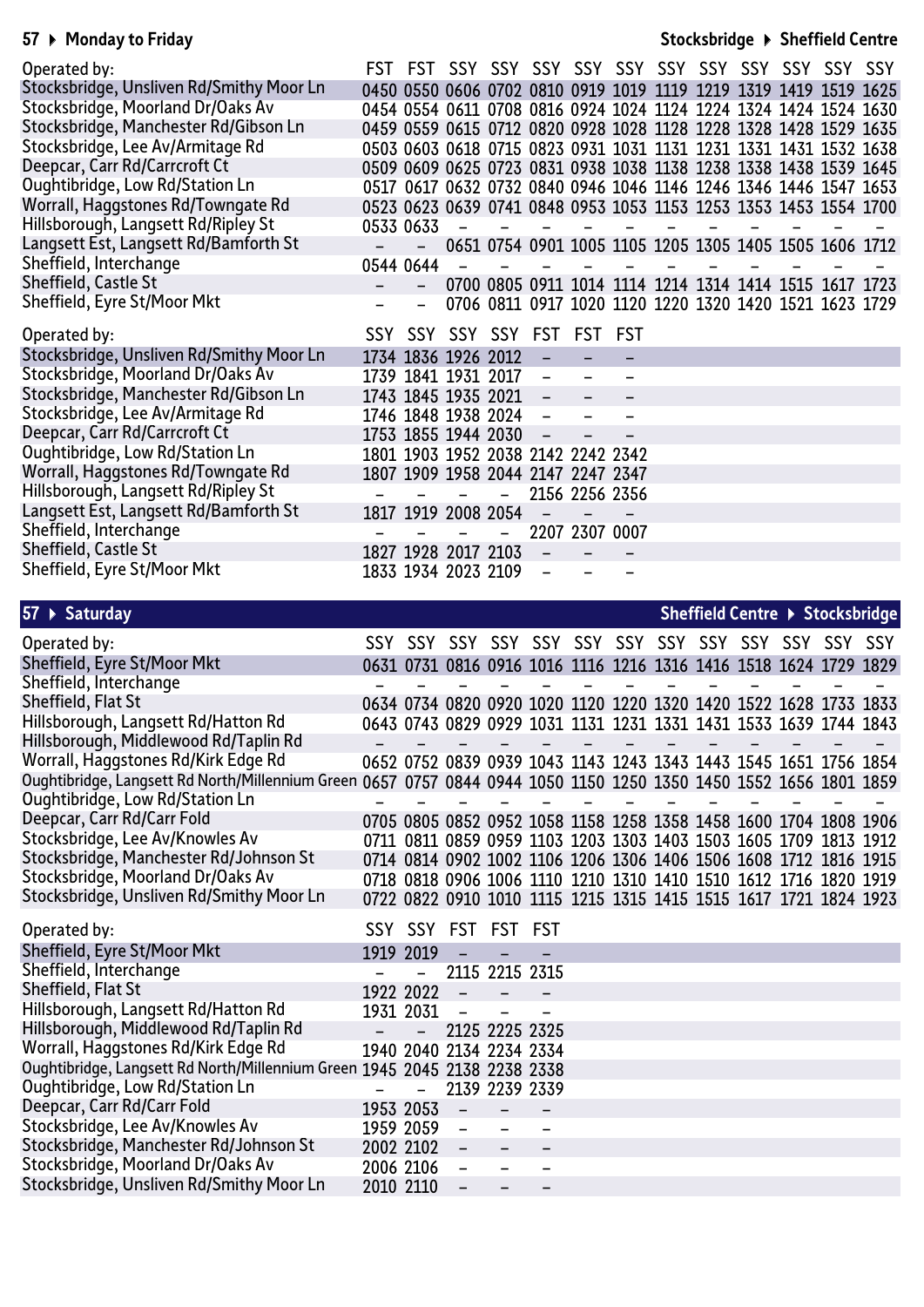| $57 \rightarrow$ Saturday                |                |                                                                  |                |  |  |  | Stocksbridge ▶ Sheffield Centre |
|------------------------------------------|----------------|------------------------------------------------------------------|----------------|--|--|--|---------------------------------|
| Operated by:                             |                |                                                                  |                |  |  |  |                                 |
| Stocksbridge, Unsliven Rd/Smithy Moor Ln |                | 0500 0600 0723 0823 0921 1021 1121 1221 1321 1421 1521 1625 1731 |                |  |  |  |                                 |
| Stocksbridge, Moorland Dr/Oaks Av        |                | 0504 0604 0727 0827 0926 1026 1126 1226 1326 1426 1526 1629 1736 |                |  |  |  |                                 |
| Stocksbridge, Manchester Rd/Gibson Ln    |                | 0509 0609 0731 0831 0930 1030 1130 1230 1330 1430 1530 1633 1740 |                |  |  |  |                                 |
| Stocksbridge, Lee Av/Armitage Rd         |                | 0513 0613 0734 0834 0933 1033 1133 1233 1333 1433 1533 1636 1743 |                |  |  |  |                                 |
| Deepcar, Carr Rd/Carrcroft Ct            |                | 0519 0619 0741 0841 0940 1040 1140 1240 1340 1440 1540 1643 1750 |                |  |  |  |                                 |
| Oughtibridge, Low Rd/Station Ln          |                | 0527 0627 0749 0849 0949 1049 1149 1249 1349 1449 1549 1651 1758 |                |  |  |  |                                 |
| Worrall, Haggstones Rd/Towngate Rd       |                | 0533 0633 0755 0855 0956 1056 1156 1256 1356 1456 1556 1658 1805 |                |  |  |  |                                 |
| Hillsborough, Langsett Rd/Ripley St      | 0543 0643      |                                                                  |                |  |  |  |                                 |
| Langsett Est, Langsett Rd/Bamforth St    |                | 0805 0905 1008 1108 1208 1308 1408 1508 1608 1710 1816           |                |  |  |  |                                 |
| Sheffield, Interchange                   | 0554 0654      |                                                                  |                |  |  |  |                                 |
| Sheffield, Castle St                     |                | 0814 0914 1017 1117 1217 1317 1417 1517 1617 1719 1825           |                |  |  |  |                                 |
| Sheffield, Eyre St/Moor Mkt              |                | 0820 0920 1023 1123 1223 1323 1423 1523 1623 1725 1831           |                |  |  |  |                                 |
| Operated by:                             |                | SSY SSY SSY FST FST FST                                          |                |  |  |  |                                 |
| Stocksbridge, Unsliven Rd/Smithy Moor Ln | 1826 1926 2012 |                                                                  |                |  |  |  |                                 |
| Stocksbridge, Moorland Dr/Oaks Av        | 1831 1931 2017 |                                                                  |                |  |  |  |                                 |
| Stocksbridge, Manchester Rd/Gibson Ln    | 1835 1935 2021 | $\qquad \qquad -$                                                |                |  |  |  |                                 |
| Stocksbridge, Lee Av/Armitage Rd         | 1838 1938 2024 |                                                                  |                |  |  |  |                                 |
| Deepcar, Carr Rd/Carrcroft Ct            | 1844 1944 2030 |                                                                  |                |  |  |  |                                 |
| Oughtibridge, Low Rd/Station Ln          |                | 1852 1952 2038 2142 2242 2342                                    |                |  |  |  |                                 |
| Worrall, Haggstones Rd/Towngate Rd       |                | 1858 1958 2044 2147 2247 2347                                    |                |  |  |  |                                 |
| Hillsborough, Langsett Rd/Ripley St      |                |                                                                  | 2156 2256 2356 |  |  |  |                                 |
| Langsett Est, Langsett Rd/Bamforth St    | 1908 2008 2054 |                                                                  |                |  |  |  |                                 |
| Sheffield, Interchange                   |                |                                                                  | 2207 2307 0007 |  |  |  |                                 |
| Sheffield, Castle St                     | 1917 2017 2103 |                                                                  |                |  |  |  |                                 |
| Sheffield, Eyre St/Moor Mkt              | 1923 2023 2109 |                                                                  |                |  |  |  |                                 |

| $\vert$ 57 ▶ Sunday (First)                                     |      |                   |      |      |  |                                                                  |  |  |                | Sheffield Centre ▶ Stocksbridge |
|-----------------------------------------------------------------|------|-------------------|------|------|--|------------------------------------------------------------------|--|--|----------------|---------------------------------|
| Sheffield, Interchange                                          |      | 0645 0845         |      |      |  |                                                                  |  |  |                |                                 |
| Hillsborough, Interchange                                       |      |                   |      |      |  | 0955 1055 1155 1255 1355 1455 1555 1655 1755 1855 1955           |  |  |                |                                 |
| Hillsborough, Middlewood Rd/Taplin Rd                           |      |                   |      |      |  | 0655 0855 0956 1056 1156 1256 1356 1456 1556 1656 1756 1856 1956 |  |  |                |                                 |
| Worrall, Haggstones Rd/Kirk Edge Rd                             |      |                   |      |      |  | 0704 0904 1004 1104 1204 1304 1404 1504 1604 1704 1804 1904 2004 |  |  |                |                                 |
| Oughtibridge, Langsett Rd North/Millennium Green 0709           |      |                   |      |      |  | 0908 1008 1108 1208 1308 1408 1508 1608 1708 1808 1908 2008      |  |  |                |                                 |
| Oughtibridge, Low Rd/Station Ln                                 |      | 0909              | 1009 | 1109 |  | 1209 1309 1409 1509 1609 1709                                    |  |  | 1809 1909 2009 |                                 |
| Deepcar, Carr Rd/Carr Fold                                      | 0717 |                   |      |      |  |                                                                  |  |  |                |                                 |
| Stocksbridge, Lee Av/Knowles Av                                 | 0723 |                   |      |      |  |                                                                  |  |  |                |                                 |
| Stocksbridge, Manchester Rd/Johnson St                          | 0726 | $\qquad \qquad -$ |      |      |  |                                                                  |  |  |                |                                 |
| Stocksbridge, Moorland Dr/Oaks Av                               | 0730 |                   |      |      |  |                                                                  |  |  |                |                                 |
| Stocksbridge, Unsliven Rd/Smithy Moor Ln                        | 0733 |                   |      |      |  |                                                                  |  |  |                |                                 |
| Sheffield, Interchange                                          |      |                   |      |      |  |                                                                  |  |  |                |                                 |
| Hillsborough, Interchange                                       |      | 2055 2155 2255    |      |      |  |                                                                  |  |  |                |                                 |
| Hillsborough, Middlewood Rd/Taplin Rd                           |      | 2056 2156 2256    |      |      |  |                                                                  |  |  |                |                                 |
| Worrall, Haggstones Rd/Kirk Edge Rd                             |      | 2104 2204 2304    |      |      |  |                                                                  |  |  |                |                                 |
| Oughtibridge, Langsett Rd North/Millennium Green 2108 2208 2308 |      |                   |      |      |  |                                                                  |  |  |                |                                 |
| Oughtibridge, Low Rd/Station Ln                                 |      | 2109 2209 2309    |      |      |  |                                                                  |  |  |                |                                 |
| Deepcar, Carr Rd/Carr Fold                                      |      |                   |      |      |  |                                                                  |  |  |                |                                 |
| Stocksbridge, Lee Av/Knowles Av                                 |      |                   |      |      |  |                                                                  |  |  |                |                                 |
| Stocksbridge, Manchester Rd/Johnson St                          |      |                   |      |      |  |                                                                  |  |  |                |                                 |
| Stocksbridge, Moorland Dr/Oaks Av                               |      |                   |      |      |  |                                                                  |  |  |                |                                 |
| Stocksbridge, Unsliven Rd/Smithy Moor Ln                        |      |                   |      |      |  |                                                                  |  |  |                |                                 |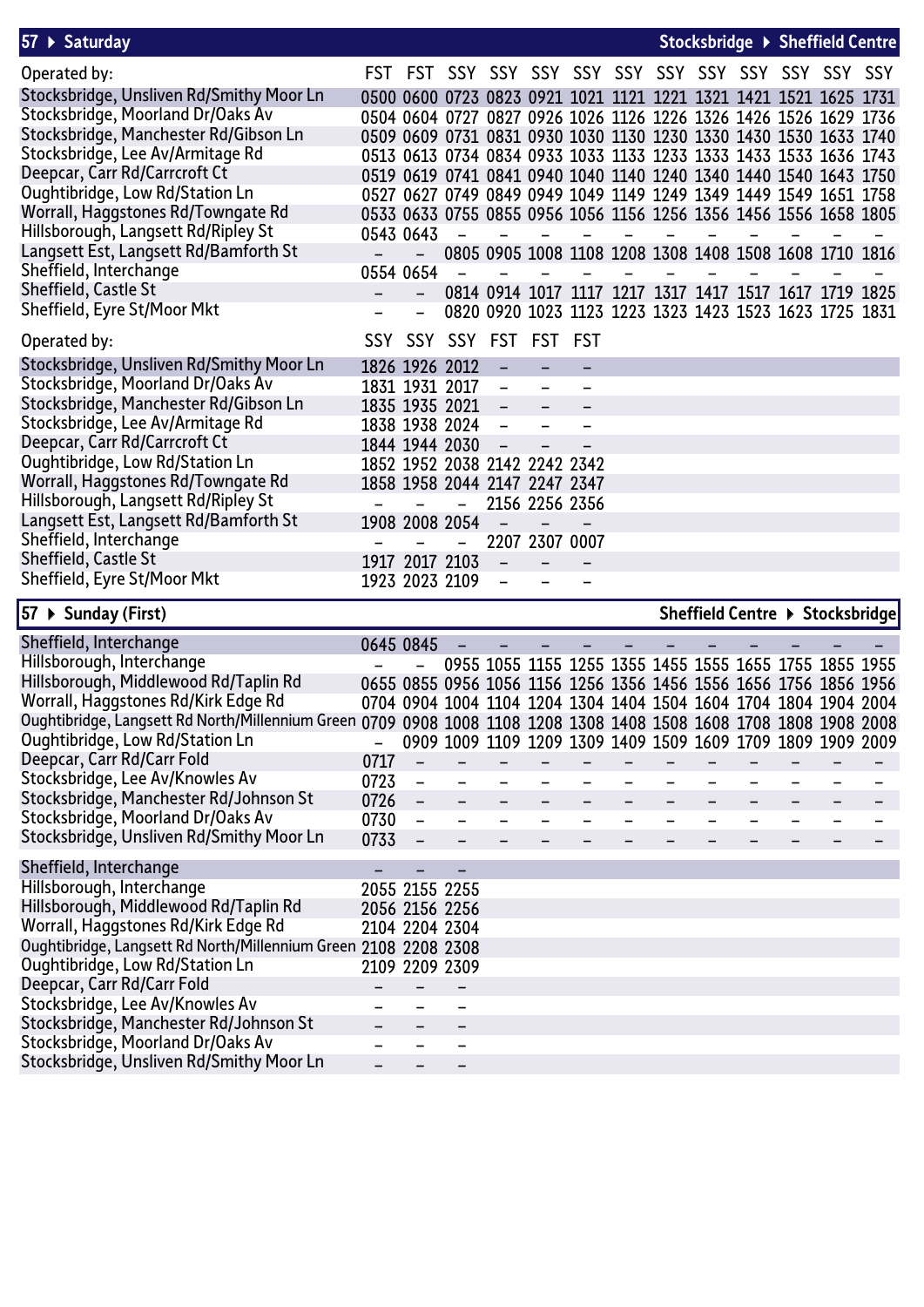| 57 ▶ Sunday (First)                       |      |                |           |                     |                                                   |      |      | Stocksbridge ▶ Sheffield Centre         |  |           |  |
|-------------------------------------------|------|----------------|-----------|---------------------|---------------------------------------------------|------|------|-----------------------------------------|--|-----------|--|
| Stocksbridge, Unsliven Rd/Smithy Moor Ln  |      | 0545 0645 0745 |           |                     |                                                   |      |      |                                         |  |           |  |
| Stocksbridge, Moorland Dr/Oaks Av         |      | 0549 0649 0749 |           |                     |                                                   |      |      |                                         |  |           |  |
| Stocksbridge, Manchester Rd/Gibson Ln     |      | 0554 0654 0754 |           |                     |                                                   |      |      |                                         |  |           |  |
| Stocksbridge, Lee Av/Armitage Rd          |      | 0558 0658 0758 |           |                     |                                                   |      |      |                                         |  |           |  |
| Deepcar, Carr Rd/Carrcroft Ct             |      | 0604 0704 0804 |           |                     |                                                   |      |      |                                         |  |           |  |
| Oughtibridge, Low Rd/Station Ln           |      | 0612 0712 0812 |           | <b>0912</b>         | 1012                                              |      |      | 1112 1212 1312 1412 1512 1612 1712 1812 |  |           |  |
| Worrall, Haggstones Rd/Towngate Rd        |      |                |           | 0618 0718 0818 0917 | 1017                                              | 1117 | 1917 | 1317 1417 1517 1617                     |  | 1717 1817 |  |
| Hillsborough, Langsett Rd/Ripley St       |      | 0628 0728 0828 |           |                     |                                                   |      |      |                                         |  |           |  |
| Hillsborough, Interchange                 |      |                |           |                     | 0925 1025 1125 1225 1325 1425 1525 1625 1725 1825 |      |      |                                         |  |           |  |
| Sheffield, Interchange                    |      | 0639 0739 0839 |           |                     |                                                   |      |      |                                         |  |           |  |
| Stocksbridge, Unsliven Rd/Smithy Moor Ln  |      |                |           |                     |                                                   |      |      |                                         |  |           |  |
| Stocksbridge, Moorland Dr/Oaks Av         |      |                |           |                     |                                                   |      |      |                                         |  |           |  |
| Stocksbridge, Manchester Rd/Gibson Ln     |      |                |           |                     |                                                   |      |      |                                         |  |           |  |
| Stocksbridge, Lee Av/Armitage Rd          |      |                |           |                     |                                                   |      |      |                                         |  |           |  |
| Deepcar, Carr Rd/Carrcroft Ct             |      |                |           |                     |                                                   |      |      |                                         |  |           |  |
| Oughtibridge, Low Rd/Station Ln           | 1912 | 2012           | 2112 2312 |                     |                                                   |      |      |                                         |  |           |  |
| Worrall, Haggstones Rd/Towngate Rd        |      | 1917 2017      | 211/      | 2317                |                                                   |      |      |                                         |  |           |  |
| Hillsborough, Langsett Rd/Ripley St       |      |                |           | 2326                |                                                   |      |      |                                         |  |           |  |
| Hillsborough, Interchange                 |      | 1925 2025 2125 |           |                     |                                                   |      |      |                                         |  |           |  |
| Sheffield, Interchange                    |      |                |           | 2337                |                                                   |      |      |                                         |  |           |  |
| Operators: FST - First, SSY - Stagecoach. |      |                |           |                     |                                                   |      |      |                                         |  |           |  |

The information shown is correct at the time of production and is subject to change.

#### **24 hour clock**

**24 hour clock** Throughout South Yorkshire our timetables use the 24 hour clock to avoid confusion between am and pm times.

For example:

**9.00am is shown as 0900**

**2.15pm is shown as 1415**

**10.25pm is shown as 2225** 24 hour times



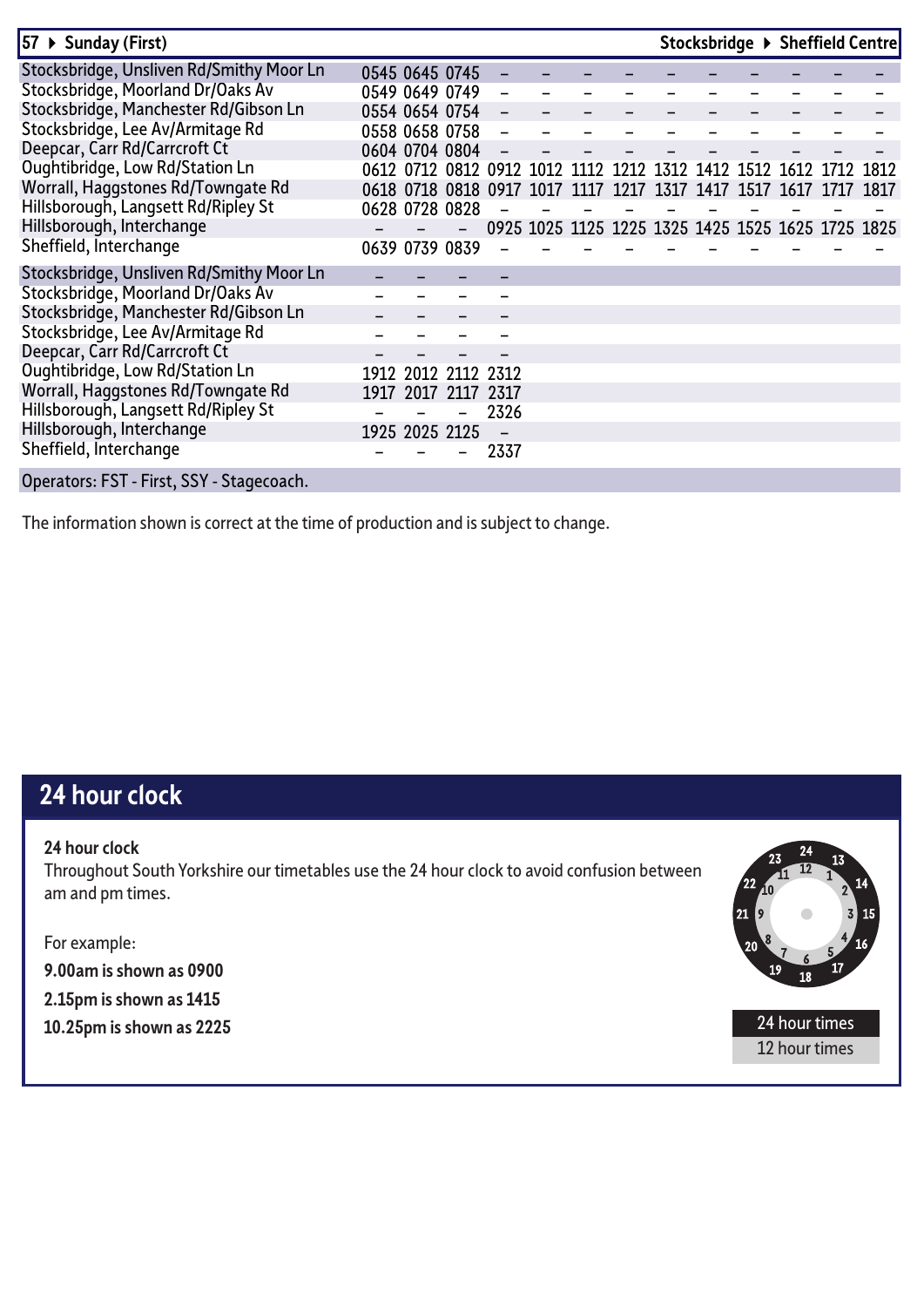#### Bus route map for services SL1 and SL1a

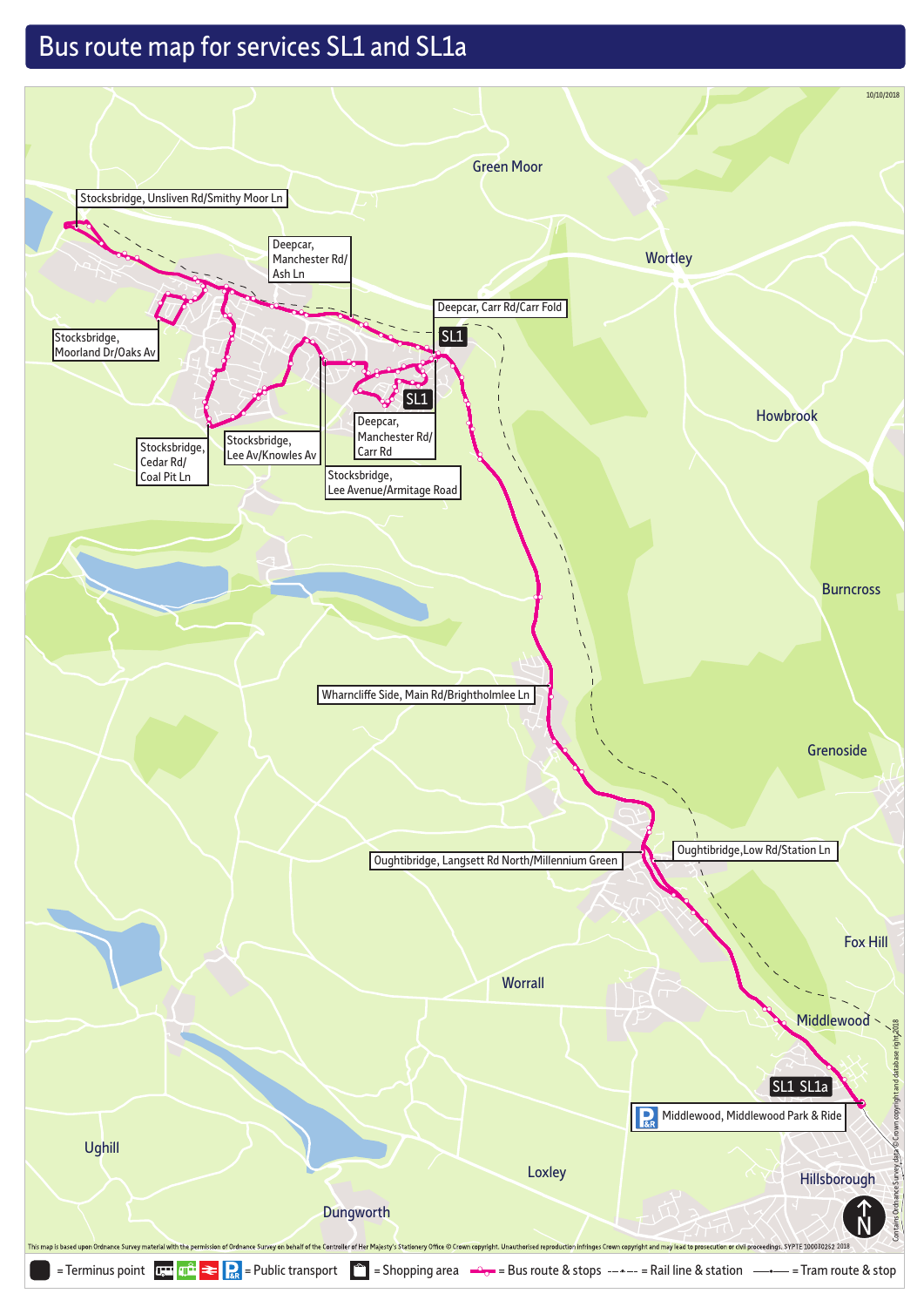#### Stopping points for service SL1

**Middlewood, Middlewood Park & Ride ▶ Middlewood Road ▶ Middlewood Road North ▶ Oughtibridge ▶** Langsett Road South ▶ Langsett Road North ▶ Wharncliffe Side ▶ Main Road ▶ Manchester Road ▶ **Deepcar**  $\triangleright$  Carr Road  $\triangleright$  Wood Royd Road  $\triangleright$  Armitage Road  $\triangleright$  Stocksbridge  $\triangleright$  Lee Avenue  $\triangleright$ Bracken Moor Lane  $\triangleright$  Coal Pit Lane  $\triangleright$  Cedar Road  $\triangleright$  Shay House Lane  $\triangleright$  Hole House Lane  $\triangleright$ Manchester Road **> Deepcar > Wharncliffe Side** > Main Road > Langsett Road North > Oughtibridge > Low Road Langsett Road South Middlewood Road North Middlewood Road **Middlewood, Middlewood Park & Ride** 

#### **SL1 Monday to Friday**

#### **Middlewood Stocksbridge Middlewood**

| Middlewood, Middlewood/Park and Ride                                                                                                             |                          | 0613                                              |                                 |                  |                          |                          |                  |                          |                          | 0649 0710 0731 0751 0811 0835 0900 0936 1000 1036                                                                                    |                          |                   |  |
|--------------------------------------------------------------------------------------------------------------------------------------------------|--------------------------|---------------------------------------------------|---------------------------------|------------------|--------------------------|--------------------------|------------------|--------------------------|--------------------------|--------------------------------------------------------------------------------------------------------------------------------------|--------------------------|-------------------|--|
| Oughtibridge, Langsett Rd North/Millennium Green                                                                                                 | $\overline{\phantom{0}}$ | 0619                                              | $\overline{\phantom{a}}$        |                  |                          |                          |                  |                          |                          | 0656 0717 0738 0758 0818 0842 0906 0942 1006 1042                                                                                    |                          |                   |  |
| Wharncliffe Side, Main Rd/Brightholmlee Ln                                                                                                       |                          | 0622                                              | $\overline{\phantom{a}}$        |                  |                          |                          |                  |                          |                          | 0659 0720 0741 0801 0821 0845 0909 0945 1009 1045                                                                                    |                          |                   |  |
| Deepcar, Carr Rd/Carr Fold                                                                                                                       |                          |                                                   |                                 |                  |                          |                          |                  |                          |                          | 0537 0627 0647 0704 0725 0746 0806 0826 0850 0913 0949 1013 1049                                                                     |                          |                   |  |
| Stocksbridge, Lee Av/Knowles Av                                                                                                                  |                          |                                                   |                                 |                  |                          |                          |                  |                          |                          | 0541 0632 0652 0709 0730 0751 0811 0831 0854 0917 0953 1017 1053                                                                     |                          |                   |  |
| Stocksbridge, Cedar Rd/Coal Pit Ln                                                                                                               |                          |                                                   |                                 |                  |                          |                          |                  |                          |                          | 0546 0636 0656 0714 0735 0756 0816 0836 0858 0921 0957 1021 1057                                                                     |                          |                   |  |
| Stocksbridge, Unsliven Rd/Smithy Moor Ln                                                                                                         |                          |                                                   | $-$                             | $-$              | $ \,$                    | $\overline{\phantom{m}}$ | $\sim$ .         | $\sim$                   | $\overline{\phantom{a}}$ | $\qquad \qquad -$                                                                                                                    | $\overline{\phantom{a}}$ |                   |  |
| Stocksbridge, Moorland Dr/Oaks Av                                                                                                                |                          |                                                   |                                 |                  |                          |                          |                  |                          |                          |                                                                                                                                      |                          |                   |  |
| Deepcar, Manchester Rd/Ash Ln                                                                                                                    |                          |                                                   |                                 |                  |                          |                          |                  |                          |                          | 0554 0645 0705 0724 0745 0806 0826 0846 0908 0931 1007 1031 1107                                                                     |                          |                   |  |
| Deepcar, Manchester Rd/Carr Rd                                                                                                                   |                          |                                                   |                                 |                  |                          |                          |                  |                          |                          |                                                                                                                                      |                          |                   |  |
| Wharncliffe Side, Main Rd/Brightholmlee Ln                                                                                                       |                          |                                                   |                                 |                  |                          |                          |                  |                          |                          | 0559 0652 0712 0732 0753 0814 0834 0853 0915 0938 1014 1038 1114                                                                     |                          |                   |  |
| Oughtibridge, Low Rd/Station Ln                                                                                                                  |                          |                                                   |                                 |                  |                          |                          |                  |                          |                          | 0603 0656 0717 0737 0758 0819 0839 0858 0919 0942 1018 1042 1118                                                                     |                          |                   |  |
| Middlewood, Middlewood/Park and Ride                                                                                                             |                          |                                                   |                                 |                  |                          |                          |                  |                          |                          | 0609 0703 0724 0744 0806 0827 0847 0905 0925 0948 1024 1048 1124                                                                     |                          |                   |  |
| Middlewood, Middlewood/Park and Ride                                                                                                             |                          |                                                   |                                 |                  |                          |                          |                  |                          |                          | 1100 1136 1200 1236 1300 1336 1400 1436 1500 1532 1558 1634 1658                                                                     |                          |                   |  |
| Oughtibridge, Langsett Rd North/Millennium Green 1106 1142 1206 1242 1306 1342 1406 1442 1506 1539 1605 1641 1705                                |                          |                                                   |                                 |                  |                          |                          |                  |                          |                          |                                                                                                                                      |                          |                   |  |
| Wharncliffe Side, Main Rd/Brightholmlee Ln                                                                                                       |                          |                                                   |                                 |                  |                          |                          |                  |                          |                          | 1109 1145 1209 1245 1309 1345 1409 1446 1510 1543 1610 1646 1710                                                                     |                          |                   |  |
| Deepcar, Carr Rd/Carr Fold                                                                                                                       |                          |                                                   |                                 |                  |                          |                          |                  |                          |                          | 1113 1149 1213 1249 1313 1349 1413 1450 1514 1547 1615 1651 1715                                                                     |                          |                   |  |
| Stocksbridge, Lee Av/Knowles Av                                                                                                                  |                          |                                                   |                                 |                  |                          |                          |                  |                          |                          | 1117 1153 1217 1253 1317 1353 1417 1454 1518 1551 1619 1656 1720                                                                     |                          |                   |  |
| Stocksbridge, Cedar Rd/Coal Pit Ln                                                                                                               |                          |                                                   |                                 |                  |                          |                          |                  |                          |                          | 1121 1157 1221 1257 1321 1357 1421 1458 1522 1555 1623 1701 1725                                                                     |                          |                   |  |
|                                                                                                                                                  |                          |                                                   |                                 |                  |                          |                          |                  |                          |                          |                                                                                                                                      |                          |                   |  |
|                                                                                                                                                  | $\overline{\phantom{0}}$ | $\sim 100$                                        | $\sim$ 100 $\mu$                | $\sim$ 100 $\pm$ | $\sim$ 100 $\mu$         | $\sim$ 100 $\mu$         | $\sim$ 100 $\mu$ | $\overline{\phantom{m}}$ | $\overline{\phantom{a}}$ | $\qquad \qquad -$                                                                                                                    | $\qquad \qquad -$        | $\qquad \qquad -$ |  |
| Stocksbridge, Unsliven Rd/Smithy Moor Ln<br>Stocksbridge, Moorland Dr/Oaks Av                                                                    |                          |                                                   |                                 |                  |                          |                          |                  |                          |                          |                                                                                                                                      |                          |                   |  |
| Deepcar, Manchester Rd/Ash Ln                                                                                                                    |                          |                                                   |                                 |                  |                          |                          |                  |                          |                          | 1131 1207 1231 1307 1331 1407 1431 1508 1532 1605 1633 1711 1735                                                                     |                          |                   |  |
| Deepcar, Manchester Rd/Carr Rd                                                                                                                   |                          |                                                   |                                 |                  |                          |                          |                  |                          |                          |                                                                                                                                      |                          |                   |  |
| Wharncliffe Side, Main Rd/Brightholmlee Ln                                                                                                       |                          |                                                   |                                 |                  |                          |                          |                  |                          |                          |                                                                                                                                      |                          |                   |  |
| Oughtibridge, Low Rd/Station Ln                                                                                                                  |                          |                                                   |                                 |                  |                          |                          |                  |                          |                          | 1138 1214 1238 1314 1338 1414 1438 1515 1539 1612 1640 1718 1742                                                                     |                          |                   |  |
| Middlewood, Middlewood/Park and Ride                                                                                                             |                          |                                                   |                                 |                  |                          |                          |                  |                          |                          | 1142 1218 1242 1318 1342 1418 1442 1519 1543 1616 1645 1723 1747<br>1148 1224 1248 1324 1348 1424 1448 1525 1549 1622 1651 1730 1754 |                          |                   |  |
| Middlewood, Middlewood/Park and Ride                                                                                                             |                          |                                                   |                                 |                  |                          |                          |                  |                          |                          |                                                                                                                                      |                          |                   |  |
|                                                                                                                                                  |                          | 1735 1800 1840 1900 1948 2018 2048 2148 2248 2348 |                                 |                  |                          |                          |                  |                          |                          |                                                                                                                                      |                          |                   |  |
| Oughtibridge, Langsett Rd North/Millennium Green 1742 1807 1846 1905 1953 2023 2053 2153 2253 2353<br>Wharncliffe Side, Main Rd/Brightholmlee Ln |                          |                                                   |                                 |                  |                          |                          |                  |                          |                          |                                                                                                                                      |                          |                   |  |
| Deepcar, Carr Rd/Carr Fold                                                                                                                       |                          | 1747 1811 1849 1908 1956 2026 2056 2156 2256 2356 |                                 |                  |                          |                          |                  |                          |                          |                                                                                                                                      |                          |                   |  |
|                                                                                                                                                  |                          | 1752 1816 1853 1912 2000 2030 2100 2200 2300 2359 |                                 |                  |                          |                          |                  |                          |                          |                                                                                                                                      |                          |                   |  |
| Stocksbridge, Lee Av/Knowles Av<br>Stocksbridge, Cedar Rd/Coal Pit Ln                                                                            |                          | 1756 1820 1857 1916 2004 2034 2104 2204 2304 0004 |                                 |                  |                          |                          |                  |                          |                          |                                                                                                                                      |                          |                   |  |
|                                                                                                                                                  |                          | 1801 1824 1901 1920 2008 2038 2108 2208 2308 0008 |                                 |                  | $\overline{\phantom{a}}$ | $\overline{\phantom{a}}$ |                  |                          |                          | $\overline{\phantom{a}}$                                                                                                             |                          |                   |  |
| Stocksbridge, Unsliven Rd/Smithy Moor Ln                                                                                                         | $\overline{\phantom{0}}$ | $\sim$ 100 $\mu$                                  | $\frac{1}{2}$ and $\frac{1}{2}$ | $ -$             | $-$                      | $\qquad \qquad -$        |                  | 2116 2216 2316           |                          | $\qquad \qquad -$                                                                                                                    |                          |                   |  |
| Stocksbridge, Moorland Dr/Oaks Av<br>Deepcar, Manchester Rd/Ash Ln                                                                               |                          |                                                   |                                 |                  |                          |                          |                  | 2121 2221 2321           |                          | $\qquad \qquad -$                                                                                                                    |                          |                   |  |
| Deepcar, Manchester Rd/Carr Rd                                                                                                                   |                          | 1810 1833 1909 1928 2016 2046 2128 2228 2328      |                                 |                  |                          | $\qquad \qquad -$        |                  |                          |                          | 0015                                                                                                                                 |                          |                   |  |
| Wharncliffe Side, Main Rd/Brightholmlee Ln                                                                                                       |                          | 1817 1840 1916 1935 2023 2053 2134 2234 2334      |                                 |                  |                          |                          |                  |                          |                          | $\overline{\phantom{0}}$                                                                                                             |                          |                   |  |
| Oughtibridge, Low Rd/Station Ln                                                                                                                  |                          | 1821 1844 1920 1939 2027 2057 2138 2238 2338      |                                 |                  |                          |                          |                  |                          |                          | $\qquad \qquad -$                                                                                                                    |                          |                   |  |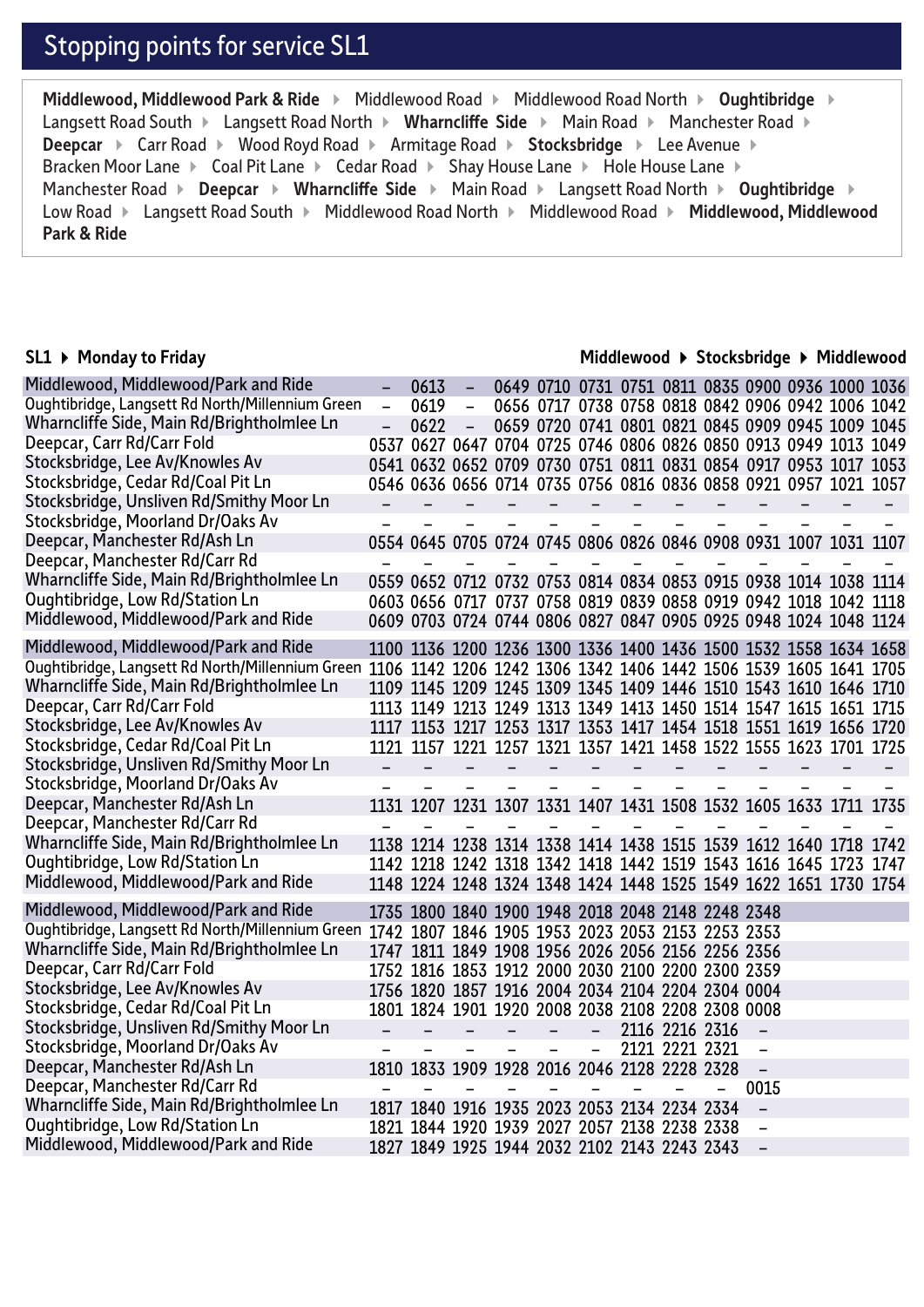| SL1 ▶ Saturday                                                                                                    |                |                                                                          |                          |                   |                          |                          |                          |                          |                          |                          | Middlewood ▶ Stocksbridge ▶ Middlewood  |  |
|-------------------------------------------------------------------------------------------------------------------|----------------|--------------------------------------------------------------------------|--------------------------|-------------------|--------------------------|--------------------------|--------------------------|--------------------------|--------------------------|--------------------------|-----------------------------------------|--|
| Middlewood, Middlewood/Park and Ride                                                                              | $\equiv$       | 0628 0728                                                                |                          |                   |                          |                          |                          |                          |                          |                          | 0826 0849 0927 0949 1025 1049 1125 1149 |  |
| Oughtibridge, Langsett Rd North/Millennium Green                                                                  | $\overline{a}$ | 0634 0734                                                                |                          | $\qquad \qquad -$ | $\qquad \qquad -$        |                          |                          |                          |                          |                          | 0832 0855 0933 0955 1031 1055 1131 1155 |  |
| Wharncliffe Side, Main Rd/Brightholmlee Ln                                                                        |                | 0637 0737                                                                |                          |                   |                          |                          |                          |                          |                          |                          | 0835 0858 0936 0958 1034 1058 1134 1158 |  |
| Deepcar, Carr Rd/Carr Fold                                                                                        |                | 0542 0641 0741 0800 0815 0839 0902 0940 1002 1038 1102 1138 1202         |                          |                   |                          |                          |                          |                          |                          |                          |                                         |  |
| Stocksbridge, Lee Av/Knowles Av                                                                                   |                | 0545 0645 0745 0804 0819 0843 0906 0944 1006 1042 1106 1142 1206         |                          |                   |                          |                          |                          |                          |                          |                          |                                         |  |
| Stocksbridge, Cedar Rd/Coal Pit Ln                                                                                |                | 0549 0649 0749 0809 0824 0848 0910 0948 1010 1046 1110 1146 1210         |                          |                   |                          |                          |                          |                          |                          |                          |                                         |  |
| Stocksbridge, Unsliven Rd/Smithy Moor Ln                                                                          |                | $\sim$                                                                   | $ -$                     | $ -$              | $-$                      | $\overline{\phantom{m}}$ | $\overline{\phantom{m}}$ | $\overline{\phantom{a}}$ | $\overline{\phantom{a}}$ | $\overline{\phantom{0}}$ |                                         |  |
| Stocksbridge, Moorland Dr/Oaks Av                                                                                 |                |                                                                          |                          |                   |                          |                          |                          |                          |                          |                          |                                         |  |
| Deepcar, Manchester Rd/Ash Ln                                                                                     |                | 0558 0658 0758 0818 0833 0857 0920 0958 1020 1056 1120 1156 1220         |                          |                   |                          |                          |                          |                          |                          |                          |                                         |  |
| Deepcar, Manchester Rd/Carr Rd                                                                                    |                |                                                                          |                          |                   |                          |                          |                          |                          |                          |                          |                                         |  |
| Wharncliffe Side, Main Rd/Brightholmlee Ln                                                                        |                | 0605 0705 0805 0825 0840 0904 0927 1005 1027 1103 1127 1203 1227         |                          |                   |                          |                          |                          |                          |                          |                          |                                         |  |
| Oughtibridge, Low Rd/Station Ln                                                                                   |                | 0609 0709 0809 0829 0844 0908 0931 1009 1031 1107 1131 1207 1231         |                          |                   |                          |                          |                          |                          |                          |                          |                                         |  |
| Middlewood, Middlewood/Park and Ride                                                                              |                | 0614 0714 0814 0834 0849 0913 0937 1015 1037 1113 1137 1213 1237         |                          |                   |                          |                          |                          |                          |                          |                          |                                         |  |
| Middlewood, Middlewood/Park and Ride                                                                              |                | 1225 1249 1325 1349 1425 1449 1525 1549 1625 1649 1725 1746 1825         |                          |                   |                          |                          |                          |                          |                          |                          |                                         |  |
| Oughtibridge, Langsett Rd North/Millennium Green 1231 1255 1331 1355 1431 1455 1531 1555 1631 1655 1731 1752 1831 |                |                                                                          |                          |                   |                          |                          |                          |                          |                          |                          |                                         |  |
| Wharncliffe Side, Main Rd/Brightholmlee Ln                                                                        |                | 1234 1258 1334 1358 1434 1458 1534 1558 1634 1658 1734 1755 1834         |                          |                   |                          |                          |                          |                          |                          |                          |                                         |  |
| Deepcar, Carr Rd/Carr Fold                                                                                        |                | 1238 1302 1338 1402 1438 1502 1538 1602 1638 1702 1738 1759 1838         |                          |                   |                          |                          |                          |                          |                          |                          |                                         |  |
| Stocksbridge, Lee Av/Knowles Av                                                                                   |                | 1242 1306 1342 1406 1442 1506 1542 1606 1642 1706 1742 1803 1842         |                          |                   |                          |                          |                          |                          |                          |                          |                                         |  |
| Stocksbridge, Cedar Rd/Coal Pit Ln                                                                                |                | 1246 1310 1346 1410 1446 1510 1546 1610 1646 1710 1746 1807 1846         |                          |                   |                          |                          |                          |                          |                          |                          |                                         |  |
| Stocksbridge, Unsliven Rd/Smithy Moor Ln                                                                          |                |                                                                          | $\overline{\phantom{a}}$ |                   | $\overline{\phantom{a}}$ | $\overline{\phantom{a}}$ | $\overline{\phantom{a}}$ | $\overline{\phantom{m}}$ | $\overline{\phantom{m}}$ | $\overline{\phantom{0}}$ |                                         |  |
| Stocksbridge, Moorland Dr/Oaks Av                                                                                 |                |                                                                          |                          |                   |                          |                          |                          |                          |                          |                          |                                         |  |
| Deepcar, Manchester Rd/Ash Ln                                                                                     |                | 1256 1320 1356 1420 1456 1520 1556 1620 1656 1720 1756 1817 1854         |                          |                   |                          |                          |                          |                          |                          |                          |                                         |  |
| Deepcar, Manchester Rd/Carr Rd                                                                                    |                |                                                                          |                          |                   |                          |                          |                          |                          |                          |                          |                                         |  |
| Wharncliffe Side, Main Rd/Brightholmlee Ln                                                                        |                | 1303 1327 1403 1427 1503 1527 1603 1627 1703 1727 1803 1824 1901         |                          |                   |                          |                          |                          |                          |                          |                          |                                         |  |
| Oughtibridge, Low Rd/Station Ln                                                                                   |                | 1307 1331 1407 1431 1507 1531 1607 1631 1707 1731 1807 1828 1905         |                          |                   |                          |                          |                          |                          |                          |                          |                                         |  |
| Middlewood, Middlewood/Park and Ride                                                                              |                | 1313 1337 1413 1437 1513 1537 1613 1637 1713 1737 1813 1833 1910         |                          |                   |                          |                          |                          |                          |                          |                          |                                         |  |
| Middlewood, Middlewood/Park and Ride                                                                              |                | 1849 1918 1948 2048 2148 2248 2348                                       |                          |                   |                          |                          |                          |                          |                          |                          |                                         |  |
| Oughtibridge, Langsett Rd North/Millennium Green 1854 1923 1953 2053 2153 2253 2353                               |                |                                                                          |                          |                   |                          |                          |                          |                          |                          |                          |                                         |  |
| Wharncliffe Side, Main Rd/Brightholmlee Ln                                                                        |                | 1857 1926 1956 2056 2156 2256 2356                                       |                          |                   |                          |                          |                          |                          |                          |                          |                                         |  |
| Deepcar, Carr Rd/Carr Fold                                                                                        |                | 1901 1930 2000 2100 2200 2300 2359                                       |                          |                   |                          |                          |                          |                          |                          |                          |                                         |  |
| Stocksbridge, Lee Av/Knowles Av                                                                                   |                |                                                                          |                          |                   |                          |                          |                          |                          |                          |                          |                                         |  |
| Stocksbridge, Cedar Rd/Coal Pit Ln                                                                                |                | 1905 1934 2004 2104 2204 2304 0004<br>1909 1938 2008 2108 2208 2308 0008 |                          |                   |                          |                          |                          |                          |                          |                          |                                         |  |
| Stocksbridge, Unsliven Rd/Smithy Moor Ln                                                                          |                |                                                                          |                          |                   |                          |                          |                          |                          |                          |                          |                                         |  |
| Stocksbridge, Moorland Dr/Oaks Av                                                                                 |                |                                                                          | $\overline{\phantom{0}}$ |                   | 2116 2216 2316           |                          |                          |                          |                          |                          |                                         |  |
| Deepcar, Manchester Rd/Ash Ln                                                                                     |                |                                                                          |                          |                   | 2121 2221 2321           |                          |                          |                          |                          |                          |                                         |  |
| Deepcar, Manchester Rd/Carr Rd                                                                                    |                | 1917 1946 2016 2128 2228 2328                                            |                          |                   |                          |                          |                          |                          |                          |                          |                                         |  |
| Wharncliffe Side, Main Rd/Brightholmlee Ln                                                                        |                |                                                                          |                          |                   |                          |                          | 0015                     |                          |                          |                          |                                         |  |
|                                                                                                                   |                | 1924 1953 2023 2134 2234 2334                                            |                          |                   |                          |                          | $\overline{\phantom{a}}$ |                          |                          |                          |                                         |  |
| Oughtibridge, Low Rd/Station Ln<br>Middlewood, Middlewood/Park and Ride                                           |                | 1928 1957 2027 2138 2238 2338                                            |                          |                   |                          |                          | $\qquad \qquad$          |                          |                          |                          |                                         |  |
|                                                                                                                   |                | 1933 2002 2032 2143 2243 2343                                            |                          |                   |                          |                          | $\overline{\phantom{m}}$ |                          |                          |                          |                                         |  |
| SL1 ▶ Sunday                                                                                                      |                |                                                                          |                          |                   |                          |                          |                          |                          |                          |                          | Middlewood ▶ Stocksbridge ▶ Middlewood  |  |

| $SL1$ $\triangleright$ Sunday                    |                          |  |  |  |                                                                                                                                                                                                                                      |                          | Middlewood ▶ Stocksbridge ▶ Middlewood                           |  |
|--------------------------------------------------|--------------------------|--|--|--|--------------------------------------------------------------------------------------------------------------------------------------------------------------------------------------------------------------------------------------|--------------------------|------------------------------------------------------------------|--|
| Middlewood, Middlewood/Park and Ride             |                          |  |  |  |                                                                                                                                                                                                                                      |                          | 0928 1028 1128 1228 1328 1428 1528 1628 1728 1748 1858 1958      |  |
| Oughtibridge, Langsett Rd North/Millennium Green | $\overline{\phantom{0}}$ |  |  |  |                                                                                                                                                                                                                                      |                          | 0934 1034 1134 1234 1334 1434 1534 1634 1734 1753 1903 2003      |  |
| Wharncliffe Side, Main Rd/Brightholmlee Ln       | $-$                      |  |  |  |                                                                                                                                                                                                                                      |                          | 0937 1037 1137 1237 1337 1437 1537 1637 1737 1756 1906 2006      |  |
| Deepcar, Carr Rd/Carr Fold                       |                          |  |  |  |                                                                                                                                                                                                                                      |                          | 0841 0941 1041 1141 1241 1341 1441 1541 1641 1741 1800 1910 2010 |  |
| Stocksbridge, Lee Av/Knowles Av                  |                          |  |  |  |                                                                                                                                                                                                                                      |                          | 0847 0947 1047 1147 1247 1347 1447 1547 1647 1747 1804 1914 2014 |  |
| Stocksbridge, Cedar Rd/Coal Pit Ln               |                          |  |  |  |                                                                                                                                                                                                                                      |                          | 0851 0951 1051 1151 1251 1351 1451 1551 1651 1751 1808 1918 2018 |  |
| Stocksbridge, Unsliven Rd/Smithy Moor Ln         |                          |  |  |  | <u> 2002 - Andrea Statist Andrea Statist Andrea Statist Andrea Statist Andrea Statist Andrea Statist Andrea Statist Andrea Statist Andrea Statist Andrea Statist Andrea Statist Andrea Statist Andrea Statist Andrea Statist And</u> | $\overline{\phantom{m}}$ | 1815 1925 2025                                                   |  |
| Stocksbridge, Moorland Dr/Oaks Av                |                          |  |  |  |                                                                                                                                                                                                                                      |                          | 0859 0959 1059 1159 1259 1359 1459 1559 1659 1759 1820 1930 2030 |  |
| Deepcar, Manchester Rd/Ash Ln                    |                          |  |  |  |                                                                                                                                                                                                                                      |                          | 0905 1005 1105 1205 1305 1405 1505 1605 1705 1805 1826 1936 2036 |  |
| Deepcar, Manchester Rd/Carr Rd                   |                          |  |  |  |                                                                                                                                                                                                                                      |                          |                                                                  |  |
| Wharncliffe Side, Main Rd/Brightholmlee Ln       |                          |  |  |  |                                                                                                                                                                                                                                      |                          | 0912 1012 1112 1212 1312 1412 1512 1612 1712 1812 1832 1942 2042 |  |
| Oughtibridge, Low Rd/Station Ln                  |                          |  |  |  |                                                                                                                                                                                                                                      |                          | 0916 1016 1116 1216 1316 1416 1516 1616 1716 1816 1836 1946 2046 |  |
| Middlewood, Middlewood/Park and Ride             |                          |  |  |  |                                                                                                                                                                                                                                      |                          | 0921 1021 1121 1221 1321 1421 1521 1621 1721 1821 1841 1951 2051 |  |
|                                                  |                          |  |  |  |                                                                                                                                                                                                                                      |                          |                                                                  |  |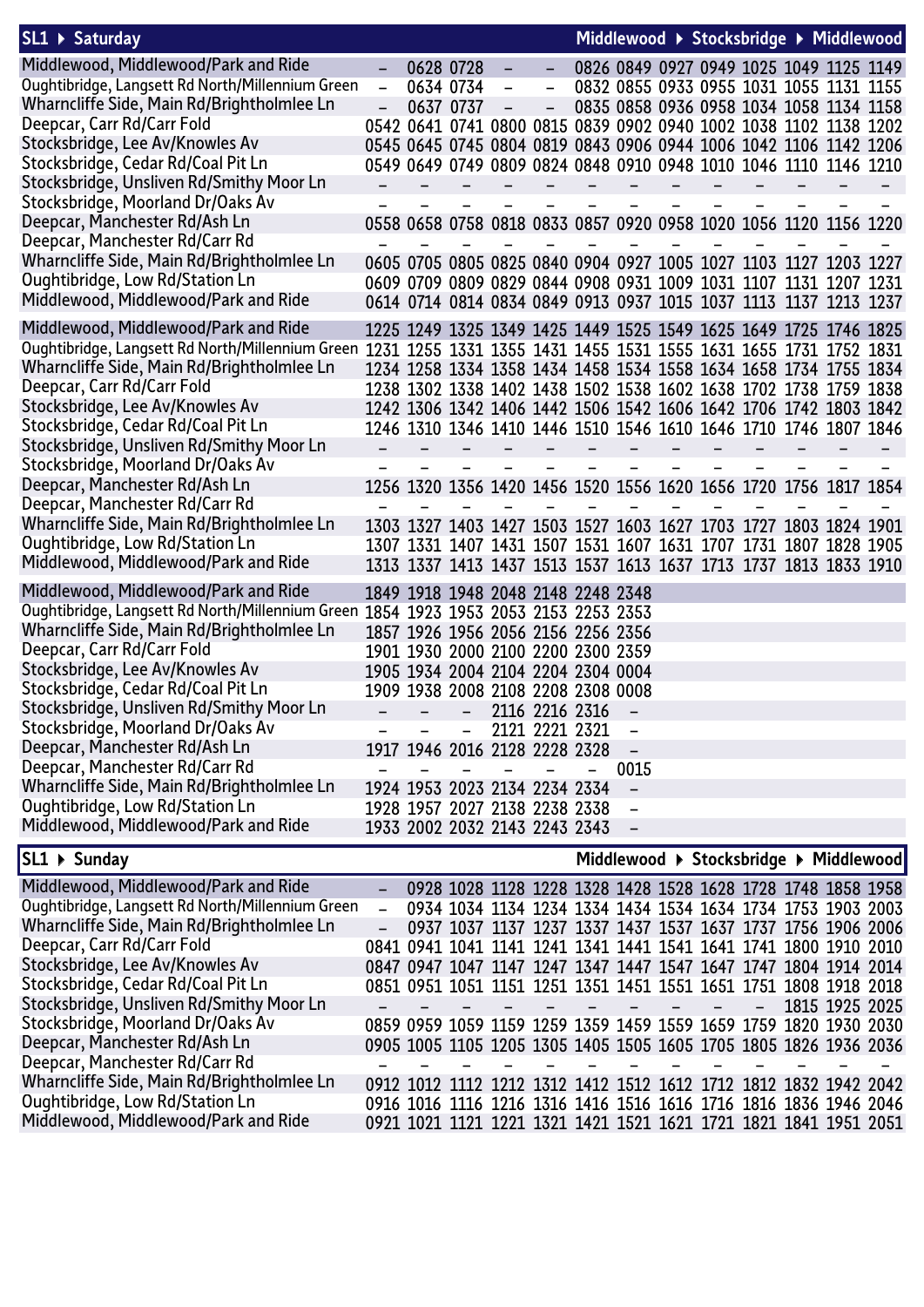| SL1 ▶ Sunday (continued)                                             |                     |                          |      | Middlewood ▶ Stocksbridge ▶ Middlewood |
|----------------------------------------------------------------------|---------------------|--------------------------|------|----------------------------------------|
| Middlewood, Middlewood/Park and Ride                                 | 2058 2158 2258 2358 |                          |      |                                        |
| Oughtibridge, Langsett Rd North/Millennium Green 2103 2203 2303 0003 |                     |                          |      |                                        |
| Wharncliffe Side, Main Rd/Brightholmlee Ln                           | 2106 2206 2306 0006 |                          |      |                                        |
| Deepcar, Carr Rd/Carr Fold                                           | 2110 2210 2310 0010 |                          |      |                                        |
| Stocksbridge, Lee Av/Knowles Av                                      | 2114 2214 2314 0014 |                          |      |                                        |
| Stocksbridge, Cedar Rd/Coal Pit Ln                                   | 2118 2218 2318 0018 |                          |      |                                        |
| Stocksbridge, Unsliven Rd/Smithy Moor Ln                             | 2125 2225 2325 -    |                          |      |                                        |
| Stocksbridge, Moorland Dr/Oaks Av                                    | 2130 2230 2330      |                          |      |                                        |
| Deepcar, Manchester Rd/Ash Ln                                        | 2136 2236 2336 -    |                          |      |                                        |
| Deepcar, Manchester Rd/Carr Rd                                       |                     | $\overline{\phantom{0}}$ | 0024 |                                        |
| Wharncliffe Side, Main Rd/Brightholmlee Ln                           | 2142 2242 2342      |                          |      |                                        |
| Oughtibridge, Low Rd/Station Ln                                      | 2146 2246 2346      |                          |      |                                        |
| Middlewood, Middlewood/Park and Ride                                 | 2151 2251 2351      |                          |      |                                        |

#### Stopping points for service SL1a

**Middlewood, Middlewood Park & Ride ▶ Middlewood Road ▶ Middlewood Road North ▶ Oughtibridge ▶** Langsett Road South  $\triangleright$  Langsett Road North  $\triangleright$  Wharncliffe Side  $\triangleright$  Main Road  $\triangleright$  Manchester Road  $\triangleright$ **Deepcar ▶ Stocksbridge ▶ Manchester Road ▶ Hole House Lane ▶ Shay House Lane ▶ Cedar Road ▶** Coal Pit Lane ▶ Bracken Moor Lane ▶ Lee Avenue ▶ Deepcar ▶ Armitage Road ▶ Wood Royd Road ▶ Carr Road **Manchester Road <b>Michael State Main Road Example 2** Langsett Road North **Cughtibridge** Low Road Langsett Road South Middlewood Road North Middlewood Road **Middlewood, Middlewood Park & Ride** 

#### **SL1a Monday to Friday**

#### **Middlewood Stocksbridge Middlewood**

| Middlewood, Middlewood/Park and Ride                                    |                                                        |  |                                                                                                        |  |  | 0912 1012 1112 1212 1312 1412 1512 1610 1710 1815 1915 |                                        |
|-------------------------------------------------------------------------|--------------------------------------------------------|--|--------------------------------------------------------------------------------------------------------|--|--|--------------------------------------------------------|----------------------------------------|
| Oughtibridge, Langsett Rd North/Millennium Green                        | 0918 1018 1118 1218 1318 1418 1519 1617 1717 1821 1920 |  |                                                                                                        |  |  |                                                        |                                        |
| Wharncliffe Side, Main Rd/Brightholmlee Ln                              |                                                        |  |                                                                                                        |  |  | 0921 1021 1121 1221 1321 1421 1523 1622 1722 1825 1923 |                                        |
| Deepcar, Manchester Rd/Carr Rd                                          |                                                        |  |                                                                                                        |  |  | 0925 1025 1125 1225 1325 1425 1527 1627 1727 1829 1927 |                                        |
| Stocksbridge, Cedar Rd/Coal Pit Ln                                      |                                                        |  |                                                                                                        |  |  | 0937 1037 1137 1237 1337 1437 1539 1639 1739 1839 1937 |                                        |
| Stocksbridge, Lee Av/Armitage Rd                                        |                                                        |  |                                                                                                        |  |  | 0941 1041 1141 1241 1341 1441 1543 1644 1743 1843 1941 |                                        |
| Deepcar, Carr Rd/Carrcroft Ct                                           |                                                        |  |                                                                                                        |  |  | 0945 1045 1145 1245 1345 1445 1547 1649 1747 1847 1945 |                                        |
| Wharncliffe Side, Main Rd/Brightholmlee Ln                              |                                                        |  |                                                                                                        |  |  | 0950 1050 1150 1250 1350 1450 1551 1654 1752 1852 1950 |                                        |
| Oughtibridge, Low Rd/Station Ln                                         |                                                        |  |                                                                                                        |  |  | 0954 1054 1154 1254 1354 1454 1556 1659 1757 1856 1954 |                                        |
| Middlewood, Middlewood/Park and Ride                                    |                                                        |  |                                                                                                        |  |  | 1000 1100 1200 1300 1400 1500 1602 1706 1803 1901 1959 |                                        |
|                                                                         |                                                        |  |                                                                                                        |  |  |                                                        |                                        |
|                                                                         |                                                        |  |                                                                                                        |  |  |                                                        |                                        |
|                                                                         |                                                        |  |                                                                                                        |  |  |                                                        | Middlewood ▶ Stocksbridge ▶ Middlewood |
| Middlewood, Middlewood/Park and Ride                                    |                                                        |  |                                                                                                        |  |  |                                                        |                                        |
| SL1a > Saturday<br>Oughtibridge, Langsett Rd North/Millennium Green     |                                                        |  | 0906 1001 1101 1201 1301 1401 1501 1601 1701 1801                                                      |  |  |                                                        |                                        |
|                                                                         | 0912 1007 1107 1207 1307 1407 1507 1607 1707 1807      |  |                                                                                                        |  |  |                                                        |                                        |
| Wharncliffe Side, Main Rd/Brightholmlee Ln                              |                                                        |  | 0915 1010 1110 1210 1310 1410 1510 1610 1710 1810                                                      |  |  |                                                        |                                        |
| Deepcar, Manchester Rd/Carr Rd                                          |                                                        |  | 0919 1014 1114 1214 1314 1414 1514 1614 1714 1814                                                      |  |  |                                                        |                                        |
| Stocksbridge, Cedar Rd/Coal Pit Ln                                      |                                                        |  | 0931 1026 1126 1226 1326 1426 1526 1626 1726 1824                                                      |  |  |                                                        |                                        |
| Stocksbridge, Lee Av/Armitage Rd                                        |                                                        |  | 0935 1030 1130 1230 1330 1430 1530 1630 1730 1828                                                      |  |  |                                                        |                                        |
| Deepcar, Carr Rd/Carrcroft Ct                                           |                                                        |  | 0939 1034 1134 1234 1334 1434 1534 1634 1734 1832                                                      |  |  |                                                        |                                        |
| Wharncliffe Side, Main Rd/Brightholmlee Ln                              |                                                        |  | 0944 1039 1139 1239 1339 1439 1539 1639 1739 1837                                                      |  |  |                                                        |                                        |
| Oughtibridge, Low Rd/Station Ln<br>Middlewood, Middlewood/Park and Ride |                                                        |  | 0948 1043 1143 1243 1343 1443 1543 1643 1743 1841<br>0954 1049 1149 1249 1349 1449 1549 1649 1749 1846 |  |  |                                                        |                                        |